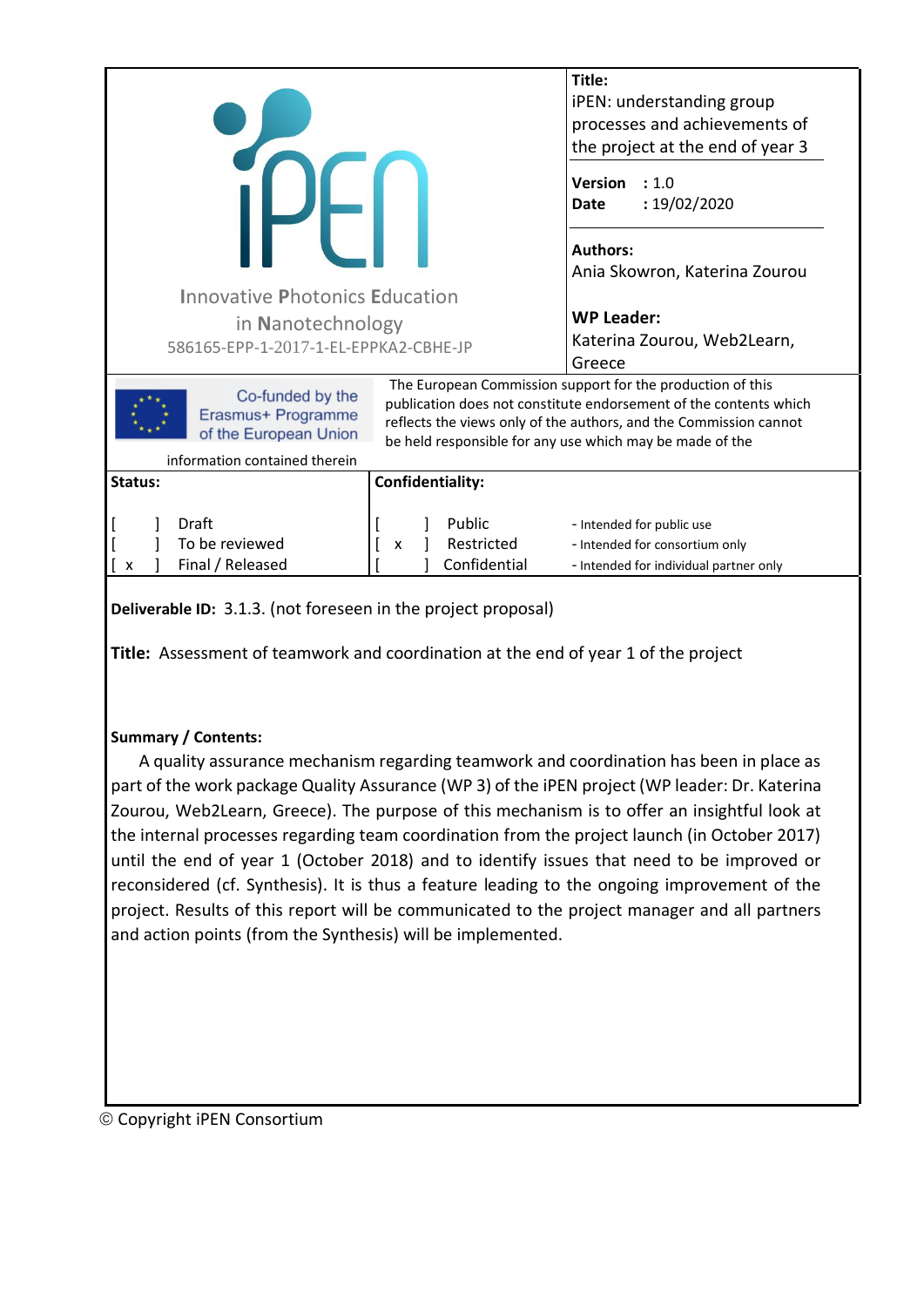|                                                                                      | Page                   | : 2 of 20                    |
|--------------------------------------------------------------------------------------|------------------------|------------------------------|
| iPEN: understanding group processes and<br>achievements of the project at the end of | Version : 1.0<br>Date  | : 19/02/2021                 |
| year 3<br>Deliverable ID: D.3.1.1                                                    | <b>Status</b><br>Level | : Approved<br>: condidential |

## **CHANGE LOG**

| Vers. | Date       | Author                | <b>Description</b> |
|-------|------------|-----------------------|--------------------|
| 0.1   | 13.02.2021 | Ania Skowron          | Data analysis      |
| 0.2   | 18.02.2021 | Katerina Zourou       | Review #1          |
| 0.3   | 19.02.2021 | Konstantinos Petridis | Review #2          |
| 1.0   | 19.02.2021 | Katerina Zourou       | Final version      |

# Table of Contents

| 1.   |                                                             |  |
|------|-------------------------------------------------------------|--|
| 2.   |                                                             |  |
| 3.   |                                                             |  |
| 4.   |                                                             |  |
| 4.1. | DECISION MAKING PROCEDURES AND PROJECT MANAGEMENT 4         |  |
| 4.2. |                                                             |  |
| 4.3. |                                                             |  |
| 4.4. |                                                             |  |
| 4.5. | ADVANTAGES AND DISADVANTAGES OF THE PROJECT COORDINATOR  14 |  |
| 5.   |                                                             |  |
| 6.   |                                                             |  |

## <span id="page-1-0"></span>**1. SCOPE**

A quality assurance mechanism regarding teamwork and coordination has been in place as part of the work package Quality Assurance (WP3) of the iPEN project (WP leader: Dr. Katerina Zourou, Web2Learn, Greece). The purpose of this mechanism is to offer an insightful look at the internal processes regarding team coordination from the project launch (in October 2017) until the end of year 1 (October 2018) and to identify issues that need to be improved or reconsidered (cf. Synthesis). It is thus a feature leading to the ongoing improvement of the project. Results of this report will be communicated to the project manager and all partners and action points (from the Synthesis) will be implemented.

The same survey has beenlaunched in 2018 and 2019. A comparison of achievements throughout the three surveys will be made for the final report of the project.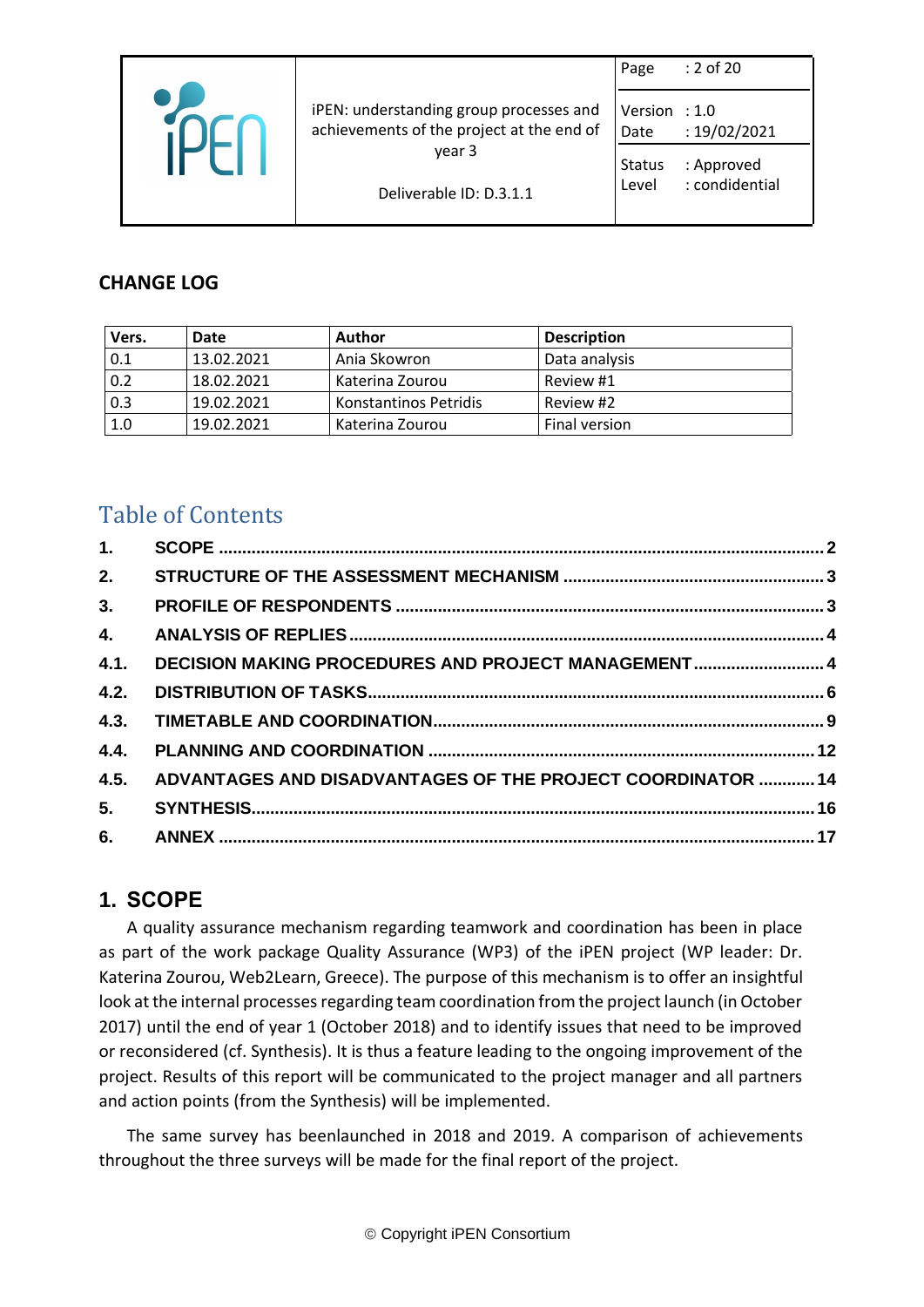|                                           | Page          | : 3 of 20        |
|-------------------------------------------|---------------|------------------|
| iPEN: understanding group processes and   | Version       | $\therefore$ 1.0 |
| achievements of the project at the end of | Date          | : 19/02/2021     |
| year 3                                    | <b>Status</b> | : Approved       |
| Deliverable ID: D.3.1.1                   | Level         | : condidential   |
|                                           |               |                  |

## <span id="page-2-0"></span>**2. STRUCTURE OF THE ASSESSMENT MECHANISM**

Among other assessment mechanisms (brainstorming session, individual interviews), we opted for an online survey which has been delivered as a Google form (see annex). Partners were identified by name, but their identity is kept secret as data has been anonymized by the author of this report. Full identity can be disclosed to EACEA upon request.

The assessment form contains 5 sections, each addressing a dimension related to project coordination and leadership, namely:

- 1. Decision-making procedures
- 2. Distribution of tasks between partners
- 3. Timetable and communication
- 4. Planning and coordination
- 5. Advantages and disadvantages of the coordinator

Each section is composed by specific questions whose replies are analyzed hereafter. A Synthesis (last part of this report) completes the analysis. For each question we offer raw data in the form of charts or tables accompanied by a short analysis produced by the author of this report. The approach of data analysis gives floor to divergent points of view in a constructive way and translates partners' comments into improvement actions (cf. Synthesis).

## <span id="page-2-1"></span>**3. PROFILE OF RESPONDENTS**

19 individuals replied to the questionnaire from each of the 14 partners of the iPEN consortium. Partners were asked to reply to the questionnaire with at least one representative of their institution. From some partner institutions we were able to gather more replies (Holon Institute of Technology: 6; Politechnico di Milano: 2; Sami Shamoon College of Engineering: 2). This distribution is extremely positive, firstly because replies cover almost the full partnership (except for one partner), therefore representativeness is high. Secondly, because all respondents are different (we were able to check this through the names in each questionnaire- they were anonymized at reporting stage), as individuals from the same institution but with different backgrounds (scholars, administrative staff) were able to express their opinion on common issues.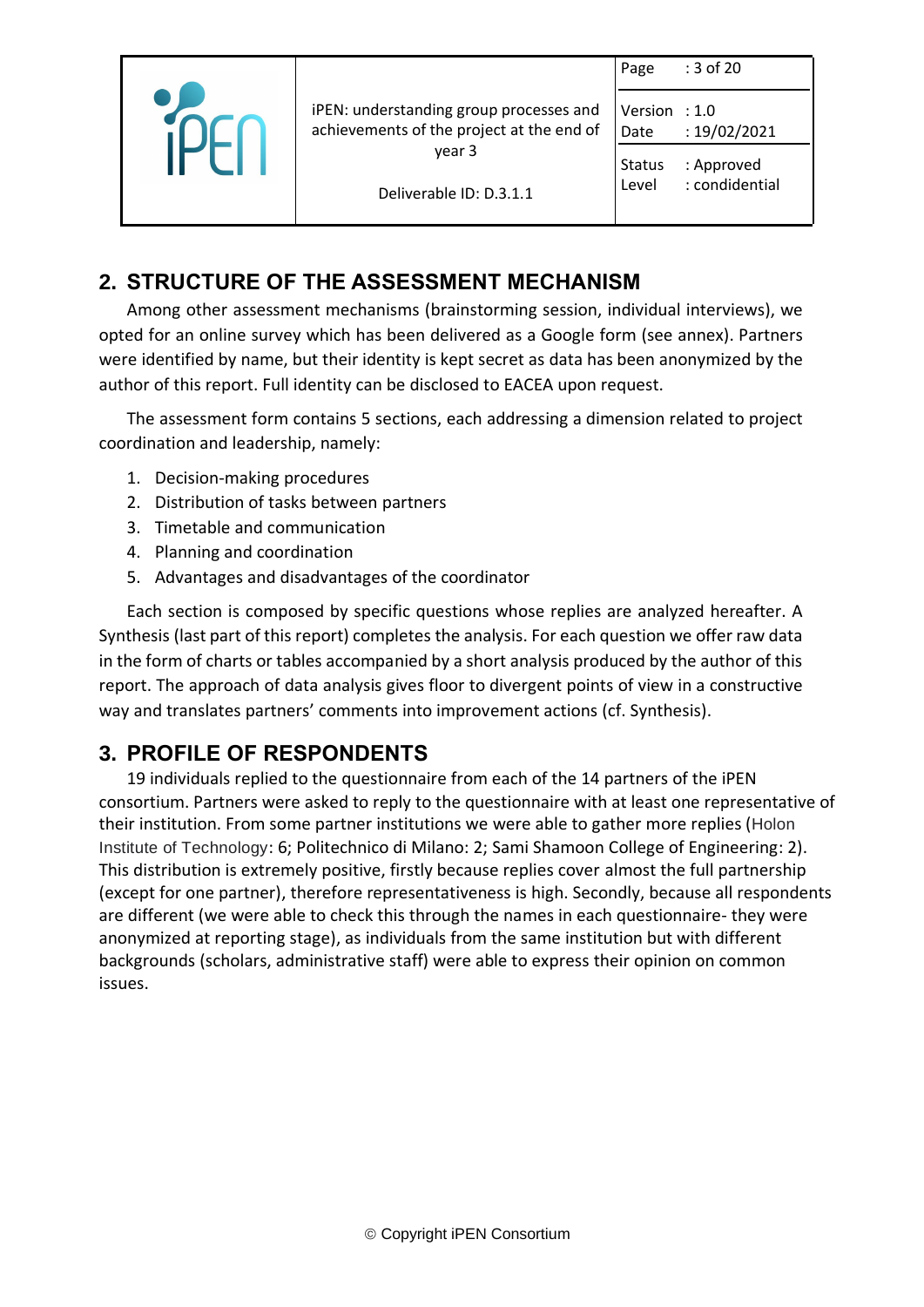



Figure 1: profile of respondents

## <span id="page-3-0"></span>**4. ANALYSIS OF REPLIES**

In this part of the report, we analyze replies to the survey section by section.

## <span id="page-3-1"></span>**4.1.DECISION MAKING PROCEDURES AND PROJECT MANAGEMENT**

This section corresponds to questions (Q) 3 to 6 and aims to give a general appreciation of team coordination and project management. It is the next sections that give a more detailed and nuanced picture of internal working processes of the project team.

Replies to this section show a very satisfactory image. Partners' understanding of their contribution to the project (Q3) receives a very high score. All but one respondent claim that they are able to contribute to the project outcomes at some extent. This element may be compared to Q10 ("are you aware of your responsibilities?") also receiving a top score (see section 4.3).

**Q3 From your investment to the project so far (October 2018) do you feel you are able to contribute to the project outcomes to same extent?**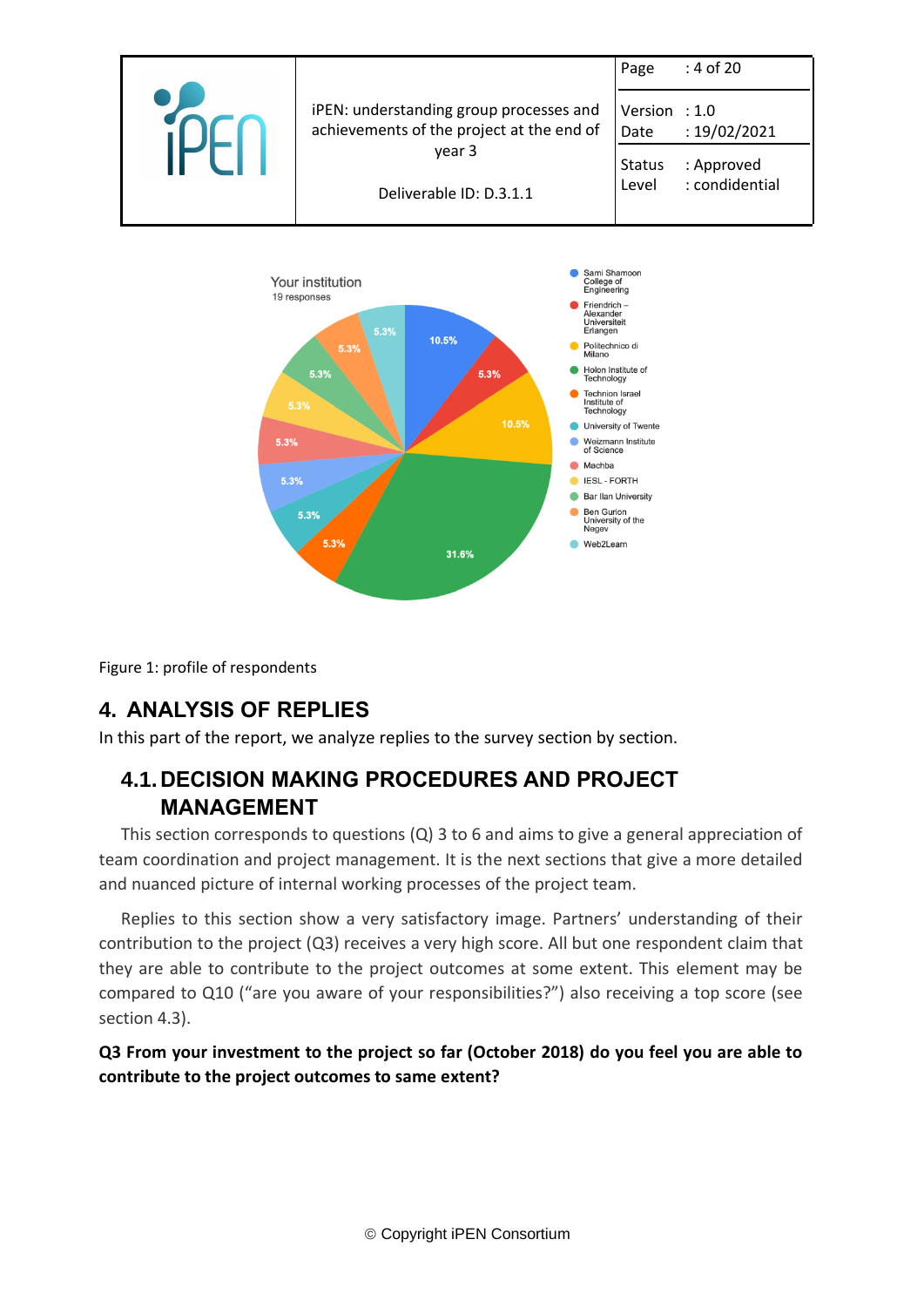

Figure 2: partners' investment

Partners also believe that almost all relevant information is available in due time (Q4).

#### **Q4 Is all relevant information available in due time?**

19 responses



Figure 3: Availability of information

The overall quality of project management receives an outstanding score. In Q5, with 5/5 as maximum score, 4 respondents gave a 4/5 score, and 15 respondents gave a 5/5 score for project management. This is a rare and outstanding score for a partnership with the originality of a Programme - Partner countries cooperation as in iPEN, plus the complexity of managing a big consortium (14 partners) composed by various profiles of partners (HEIs and SMEs) and disciplines.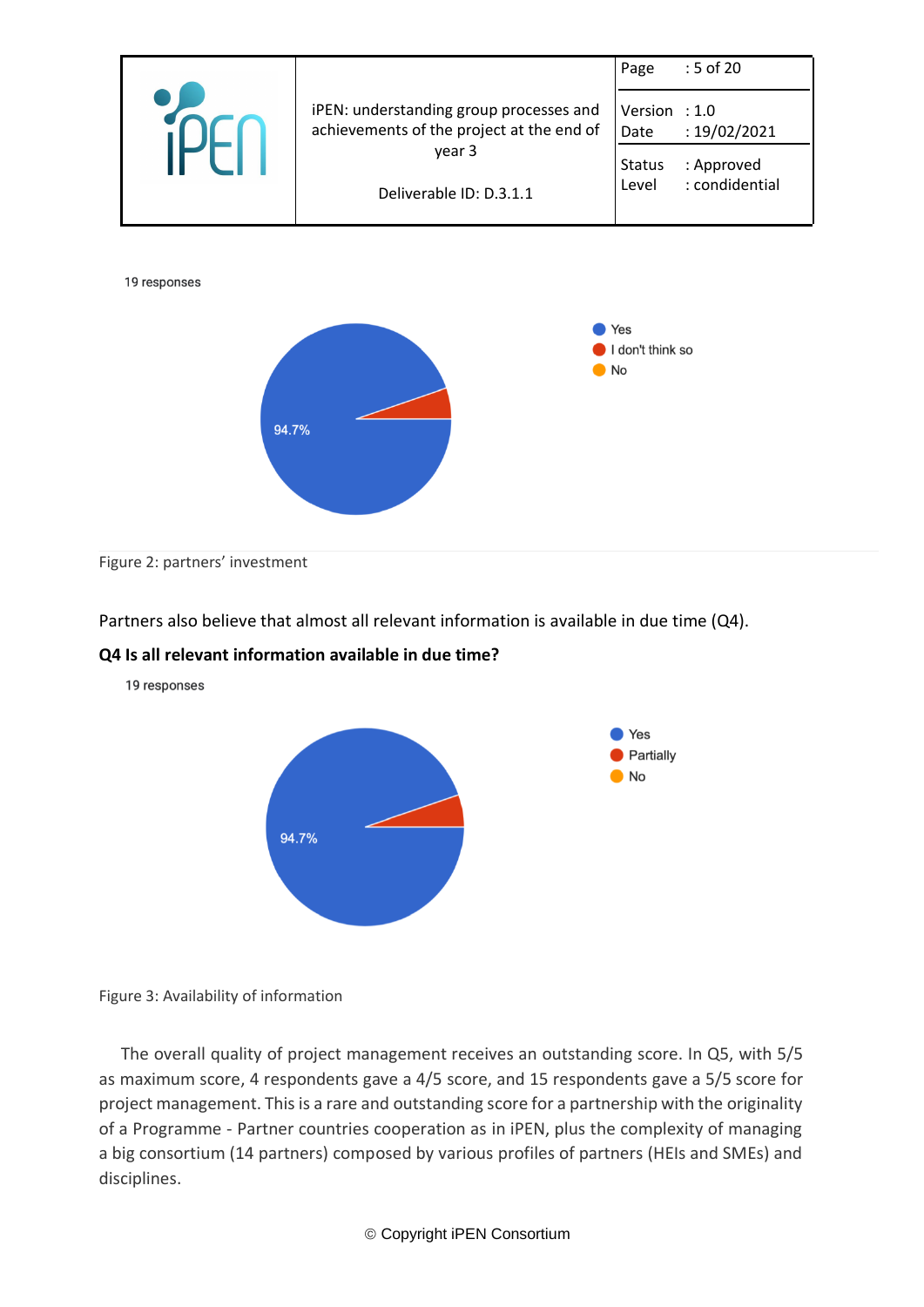|                                                                                                                           | Page                                              | : 6 of 20                                    |
|---------------------------------------------------------------------------------------------------------------------------|---------------------------------------------------|----------------------------------------------|
| iPEN: understanding group processes and<br>achievements of the project at the end of<br>year 3<br>Deliverable ID: D.3.1.1 | Version $: 1.0$<br>Date<br><b>Status</b><br>Level | : 19/02/2021<br>: Approved<br>: condidential |

### **Q5 Can you rate the overall quality of project coordination until now?**



Figure 4: overall quality of project coordination

The most significant outcome of this first section of the survey is that all replies are (fully or partially) positive about project management and team coordination, and in some cases the team fully agrees on methods and procedures developed so far.

Partners were invited to express their opinions about project coordination in an openended question. All replies are provided below, without any interference of the author.

## **Q6 If you wish to make any comment regarding to the project coordination please use the box below**

- *The coordination is perfect*
- *Corona has severely impacted the possibilities for physical meetings but the online meetings work well*
- *No*

## <span id="page-5-0"></span>**4.2.DISTRIBUTION OF TASKS**

A positive majority reigns in the set of questions regarding the distribution of tasks. Partners have a very clear understanding of the work plan and the timetable Q7. This also echoes Q8 results, which is the degree of awareness of common project goals as well as the specific goals per institution.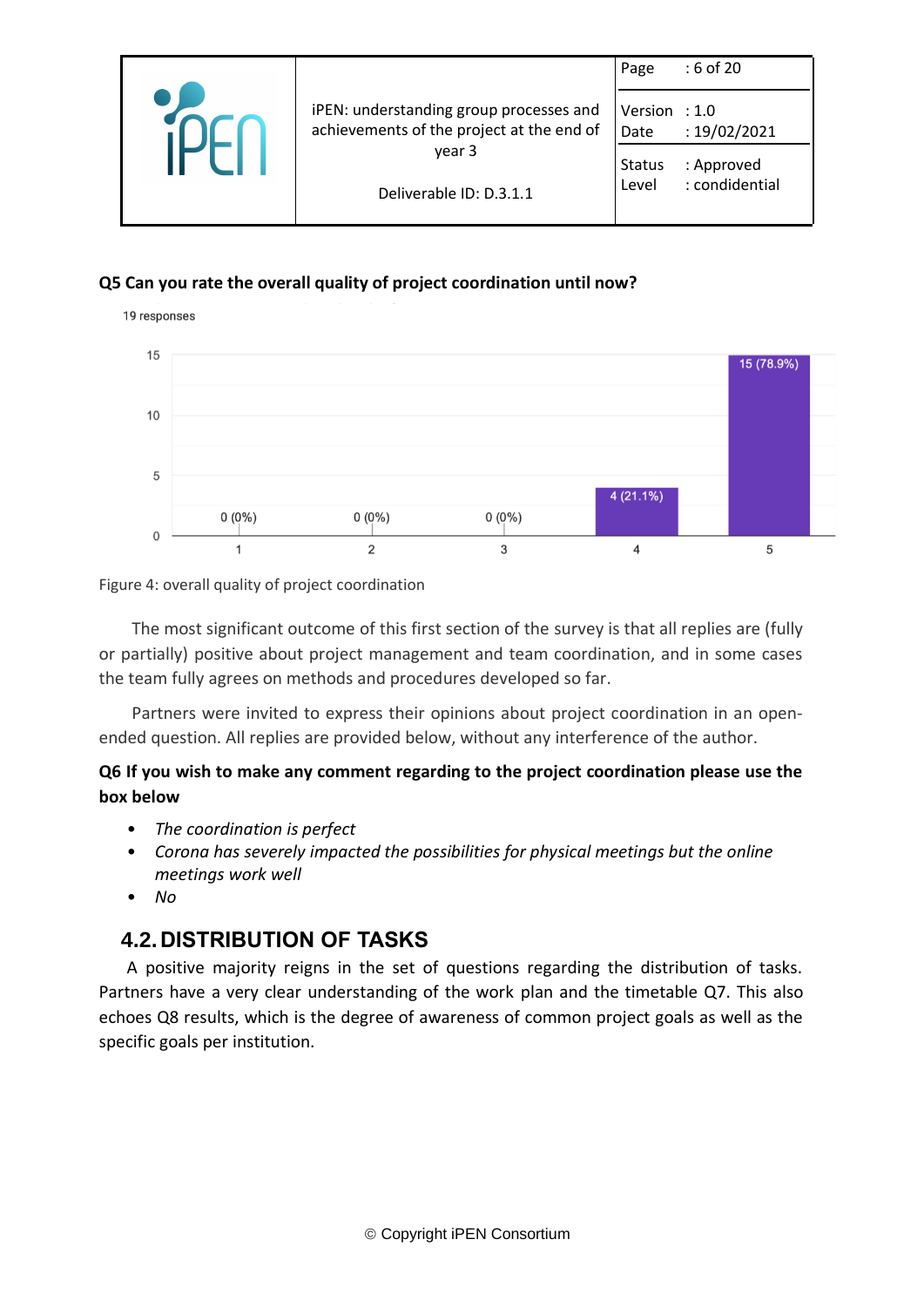|                                                                                                                           | Page                                              | $:7$ of 20                                   |
|---------------------------------------------------------------------------------------------------------------------------|---------------------------------------------------|----------------------------------------------|
| iPEN: understanding group processes and<br>achievements of the project at the end of<br>year 3<br>Deliverable ID: D.3.1.1 | Version : $1.0$<br>Date<br><b>Status</b><br>Level | : 19/02/2021<br>: Approved<br>: condidential |
|                                                                                                                           |                                                   |                                              |

### **Q7 Is the work plan and timetable clear for all partners?**



#### Figure 6: clarity of work plan and timetable

#### **Q8 Are you, as partner, aware of the common project goals and the specific goals for your institution?**





Figure 7: degree of awareness of shared project goals

This is a largely positive result, showing clear definition of scope, duties on the team level and on the partner level. It is very optimistic that respondents from different countries, backgrounds and degree of contribution largely converge in their replies. There is a high level of confidence among respondents.

A very similar result is conveyed in Q9 (degree of awareness of responsibilities) and Q10 (existence of a clear and realistic description of task of both the coordinator and each partner).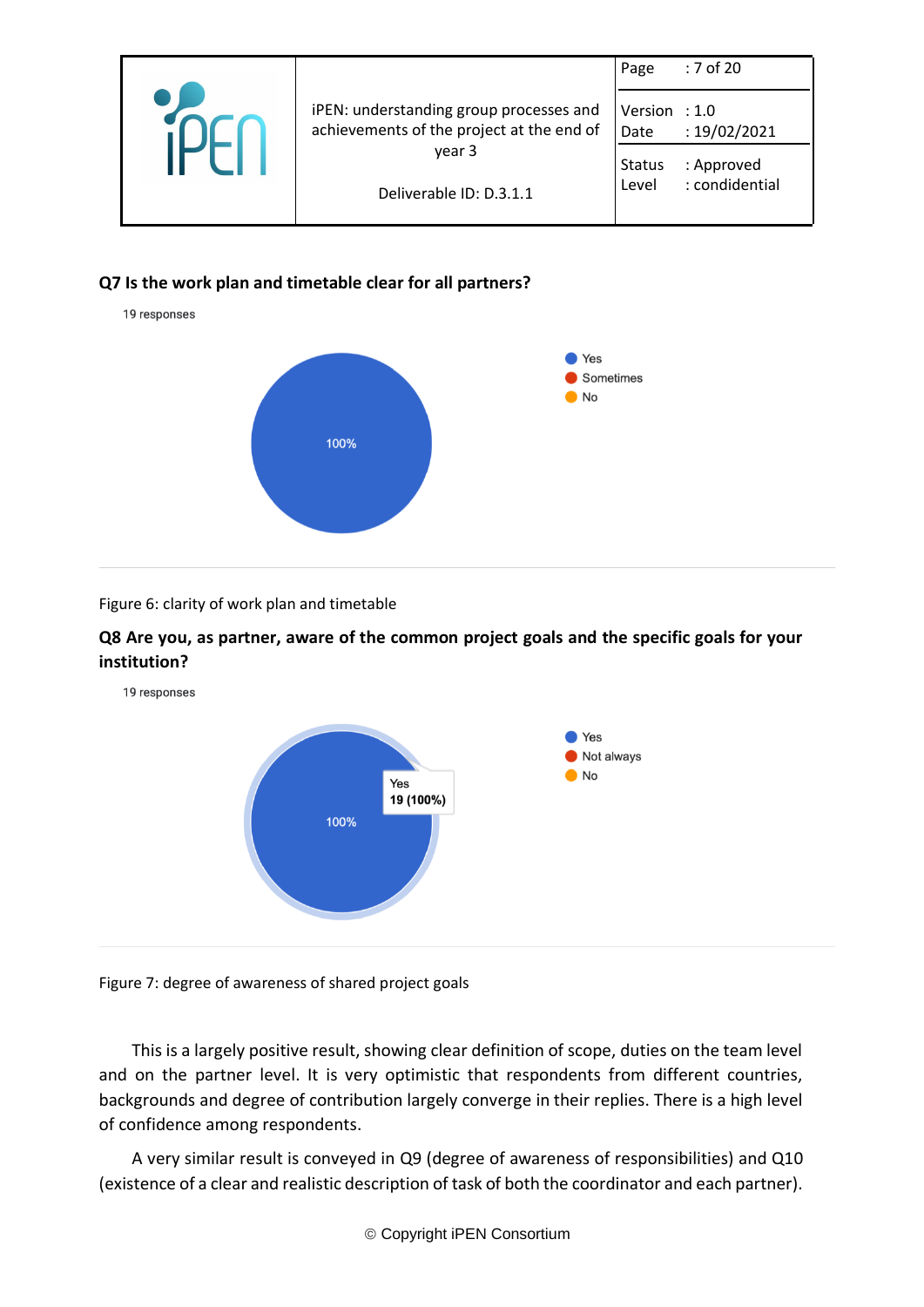|                                                                                      | Page                    | : 8 of 20                    |
|--------------------------------------------------------------------------------------|-------------------------|------------------------------|
| iPEN: understanding group processes and<br>achievements of the project at the end of | Version $: 1.0$<br>Date | : 19/02/2021                 |
| year 3<br>Deliverable ID: D.3.1.1                                                    | Status<br>Level         | : Approved<br>: condidential |
|                                                                                      |                         |                              |

Partners seem to be fully aware of their tasks, they consider that the coordinator communicates clearly his tasks, and that partners know well what is expected from them and when.

#### **Q9 Are you as partner aware of your responsibilities?**

19 responses



Figure 8: degree of awareness of partners' responsibilities

### **Q10 Is there a clear and realistic description of the tasks of the project coordinator and each partner?**

19 responses



Figure 9: clarity of tasks for partners and for the project coordinator

Regarding division of tasks, partners were able to reply to an open-ended question and all replies are shown below.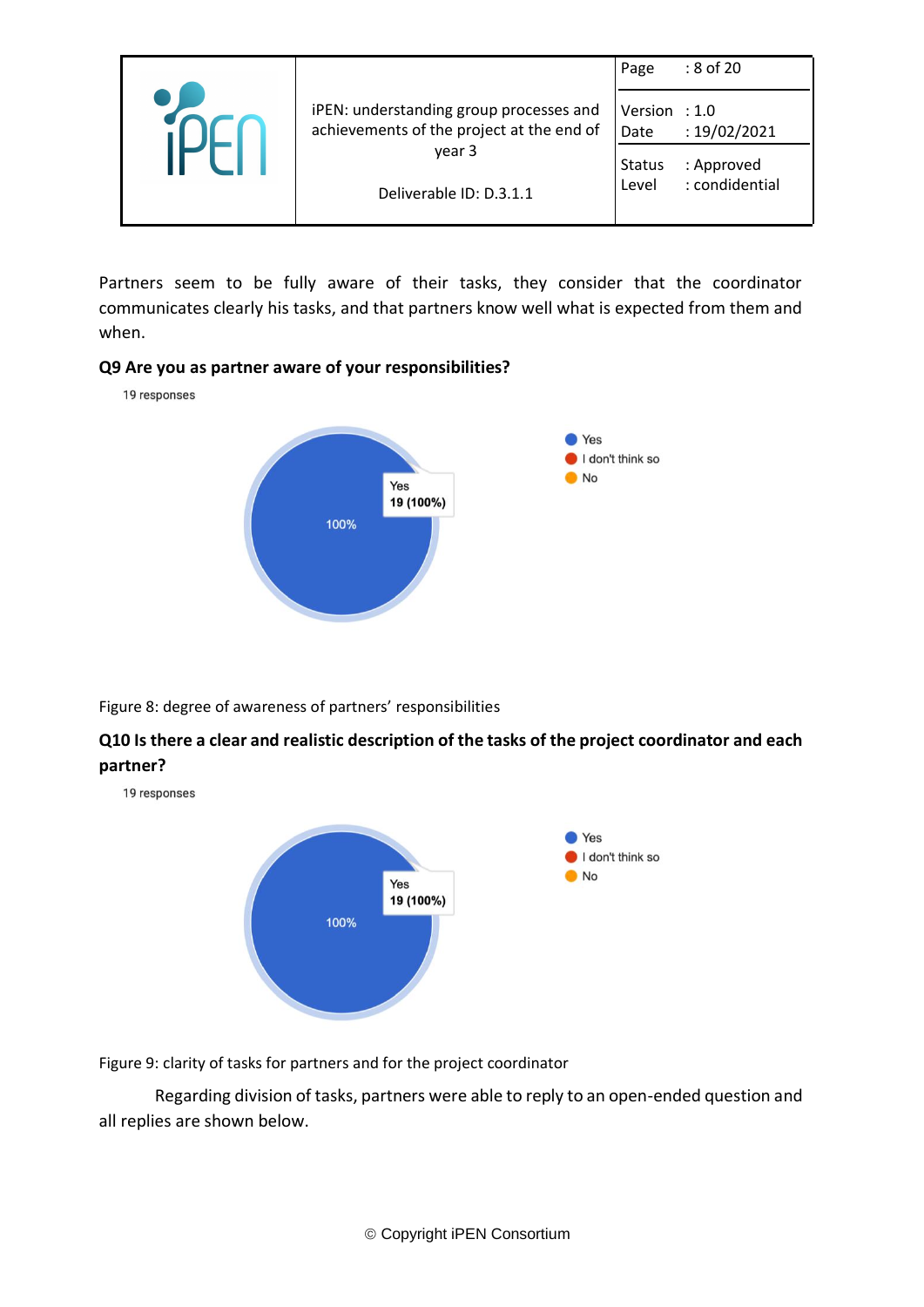|                                                                                      | Page                   | : 9 of 20                    |
|--------------------------------------------------------------------------------------|------------------------|------------------------------|
| iPEN: understanding group processes and<br>achievements of the project at the end of | Version : 1.0<br>Date  | : 19/02/2021                 |
| year 3<br>Deliverable ID: D.3.1.1                                                    | <b>Status</b><br>Level | : Approved<br>: condidential |
|                                                                                      |                        |                              |

## **Q11 If you wish to make any comment regarding to the "Division of tasks" issues, please use the box below**

- *The distribution of tasks is optimal*
- *Tasks have been thoroughly discussed and stated clearly*
- *I don't feel that we need this tool of communication.*

## <span id="page-8-0"></span>**4.3.TIMETABLE AND COORDINATION**

Overall the survey respondents answer very positively on the issue of timetable and coordination. All respondents (19 persons) believe that the timetable with the activities divided by each partner is clear, while only 3 respondents claim this is not always the case (Q12).

#### **Q12 Is there a clear timetable with activities for each partner?**



Figure 10: existence of clear timetable with activities per partner

Q13 echoes this picture, where the time schedule for communication between partners and for exchange of materials is available for 14 respondents, but "not always" for five of them and a negative answer from one respondent.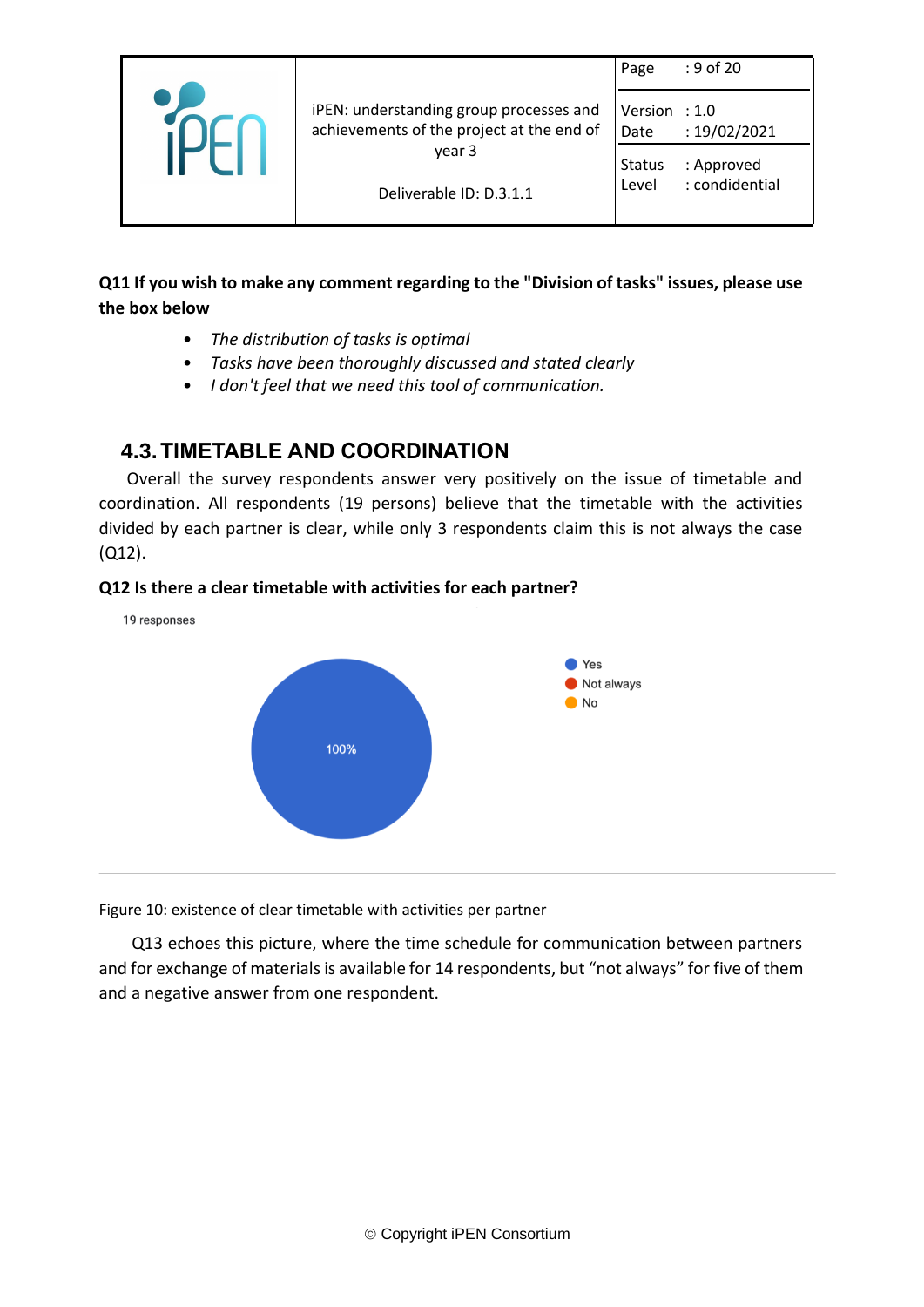|                                                                                                                           | Page                                              | : 10 of 20                                   |
|---------------------------------------------------------------------------------------------------------------------------|---------------------------------------------------|----------------------------------------------|
| iPEN: understanding group processes and<br>achievements of the project at the end of<br>year 3<br>Deliverable ID: D.3.1.1 | Version $: 1.0$<br>Date<br><b>Status</b><br>Level | : 19/02/2021<br>: Approved<br>: condidential |

### **Q13 A time schedule for communication between partners and for exchange of material is available.**

19 responses



Figure 11: existence of a time schedule

As for meeting deadlines by the coordinator himself, partners believe so totally.

#### **Q14 The coordinator respects the deadlines**



Figure 12: respect of deadlines by the coordinator

When it comes to communication means and methods, almost all partners agree that the frequency of internal communication (Q15) is suitable (18 respondents) or too low (1 respondent).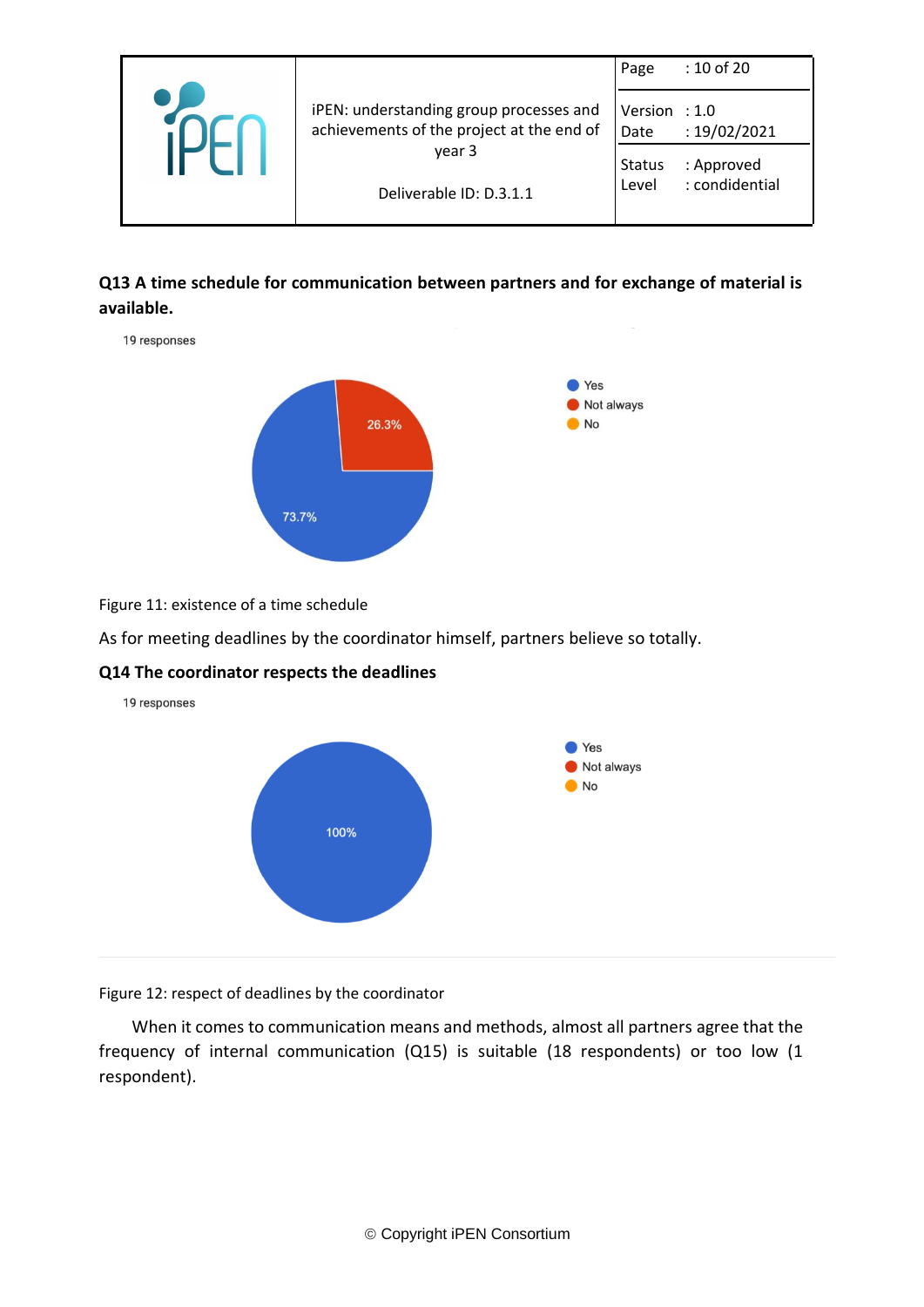|                                                                                                                           | Page                                            | : 11 of 20                                   |
|---------------------------------------------------------------------------------------------------------------------------|-------------------------------------------------|----------------------------------------------|
| iPEN: understanding group processes and<br>achievements of the project at the end of<br>year 3<br>Deliverable ID: D.3.1.1 | Version : 1.0<br>Date<br><b>Status</b><br>Level | : 19/02/2021<br>: Approved<br>: condidential |

#### **Q16 The frequency of internal communication is...**

19 responses

18 responses



#### Figure 13: frequency of internal communication

All partners find means of communication appropriate (Q16), one respondent replied "Other" [means of communication possible], and he/she filled in the open-ended question Q17 below.

#### **Q16 The means (email, platform, other types of communication) are**

Not appropriate appropriate Would like to see other ones such as (fill in the "Other" box) 100%

Figure 14: appropriateness of communication means

#### **Q17: other (means of communication) you would like to see?**

• Online meeting- zoom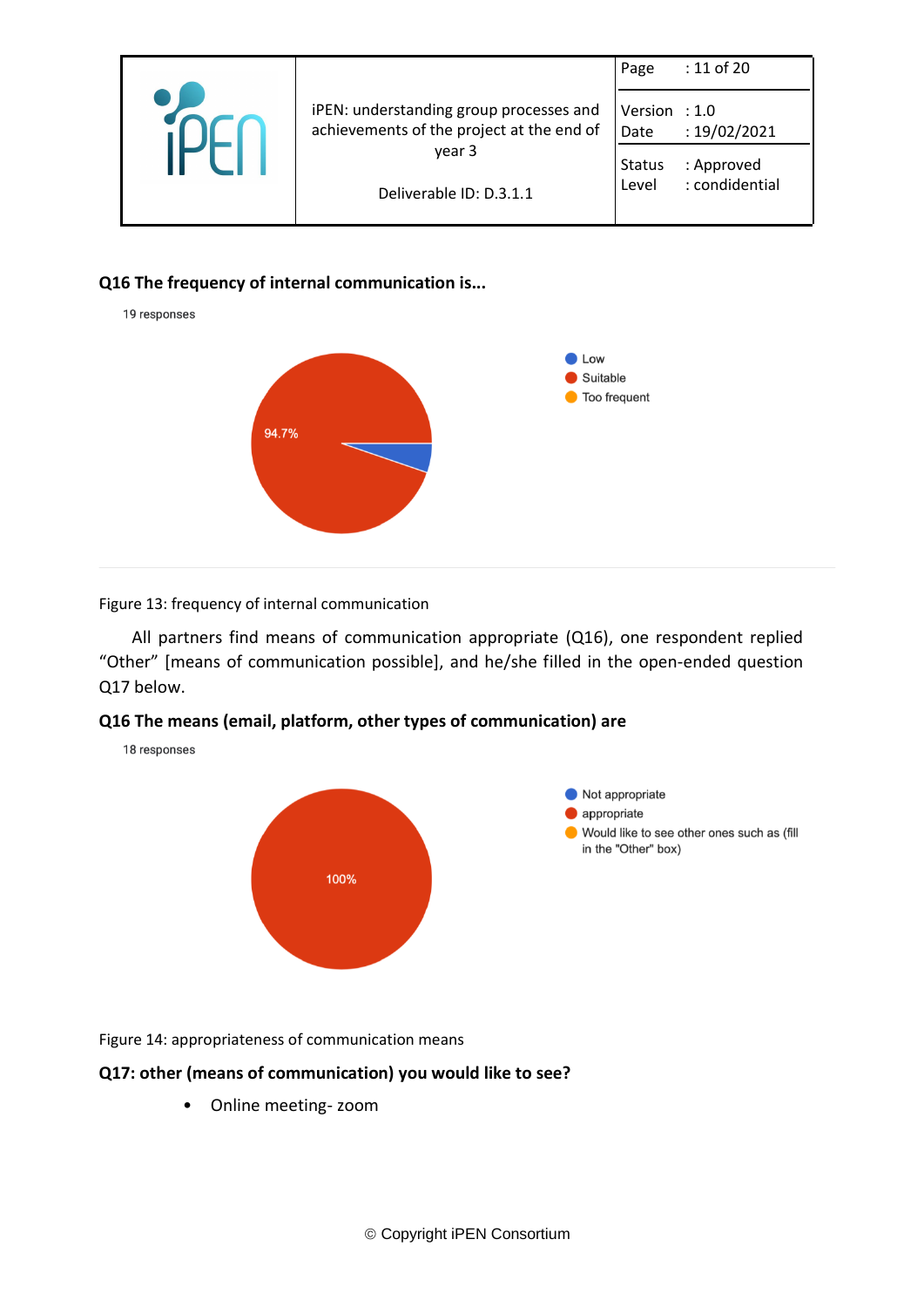|  |                                                                                      | Page                    | : 12 of 20                   |
|--|--------------------------------------------------------------------------------------|-------------------------|------------------------------|
|  | iPEN: understanding group processes and<br>achievements of the project at the end of | Version : $1.0$<br>Date | : 19/02/2021                 |
|  | year 3<br>Deliverable ID: D.3.1.1                                                    | <b>Status</b><br>Level  | : Approved<br>: condidential |
|  |                                                                                      |                         |                              |

## <span id="page-11-0"></span>**4.4.PLANNING AND COORDINATION**

This section corresponds to Q18 to Q21 of the survey. Planning and coordination seen as a coordinator's task receive very high scores, as the following charts demonstrate. For Q18, project members believe that there is a clear planning and management guidelines. 16 respondents give a 5/5 score and 3respondents a 4/5 score, both very high in this question.

**Q18 Clear planning and management guidelines in the project plan**



Figure 15: clear planning and management guidelines

Equity of participation (Q19) is also highly valued in the project, with 11 respondents giving a 5/5 score, and 5 respondents a 4/5 score, two participants a 3/5 score. The strict majority thus believes that partners contribute equally.

### **Q19 Equality of participation**



Figure 16: equality of participation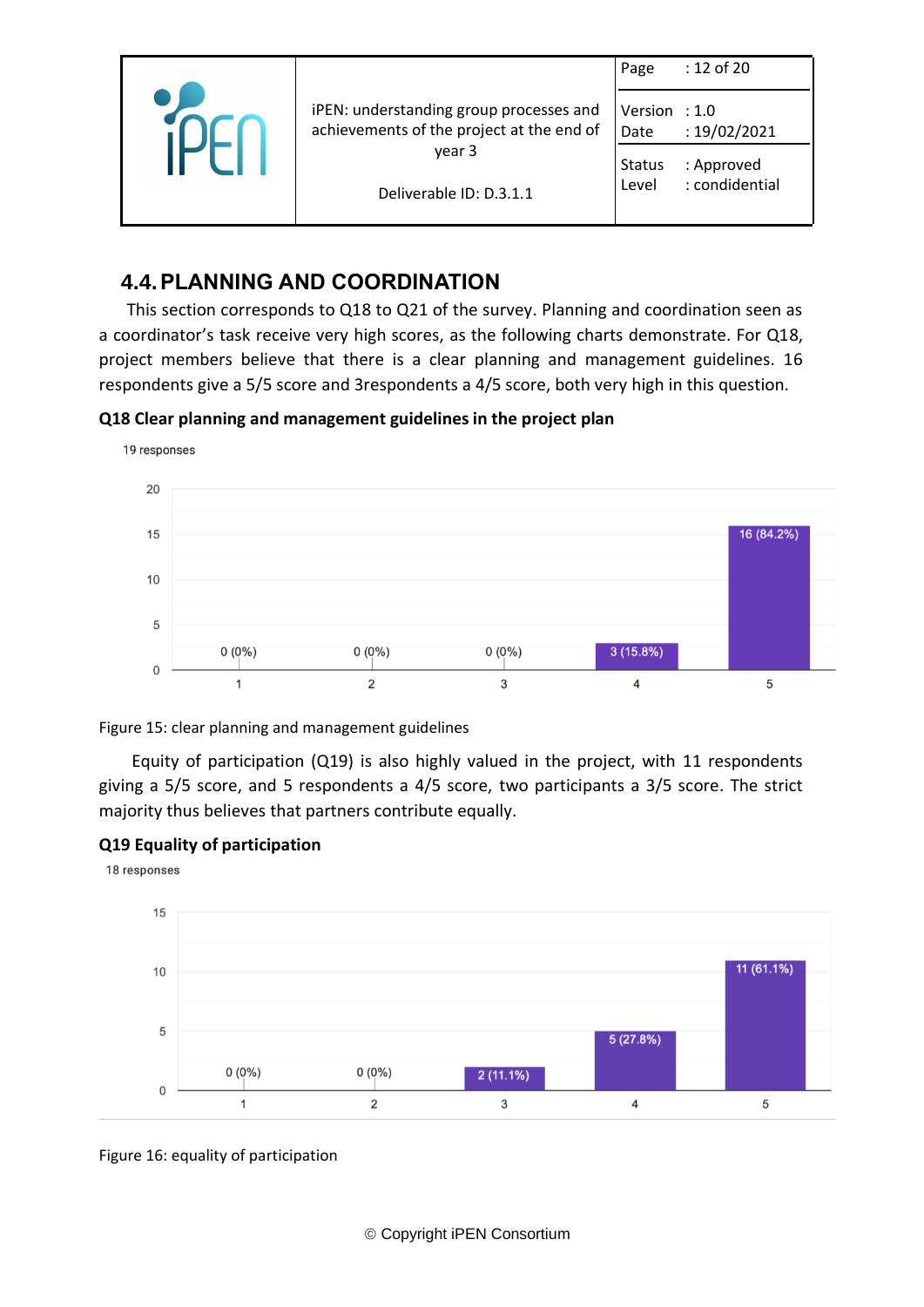|                                                                                                                           | Page                                            | : 13 of 20                                   |
|---------------------------------------------------------------------------------------------------------------------------|-------------------------------------------------|----------------------------------------------|
| iPEN: understanding group processes and<br>achievements of the project at the end of<br>year 3<br>Deliverable ID: D.3.1.1 | Version : 1.0<br>Date<br><b>Status</b><br>Level | : 19/02/2021<br>: Approved<br>: condidential |

Partners believe, as in section Distribution of tasks, that roles and responsibilities are well defined (15 respondents giving a 5/5 score, 4 respondents a 4/5 score).

#### **Q20 Clarity of roles and responsibilities**



#### Figure 17: clarity of roles and responsibilities

As for the collaborative effort of sharing knowledge and expertise, project members largely believe that teamwork is promoted effectively (9 persons give 5/5 points, 8 give 4/5 points and 2 respondents give 3/5 points).

#### **Q21 Promotion of teamwork, sharing of experience and expertise**



Figure 18: Promotion of teamwork, sharing of experience and expertise

© Copyright iPEN Consortium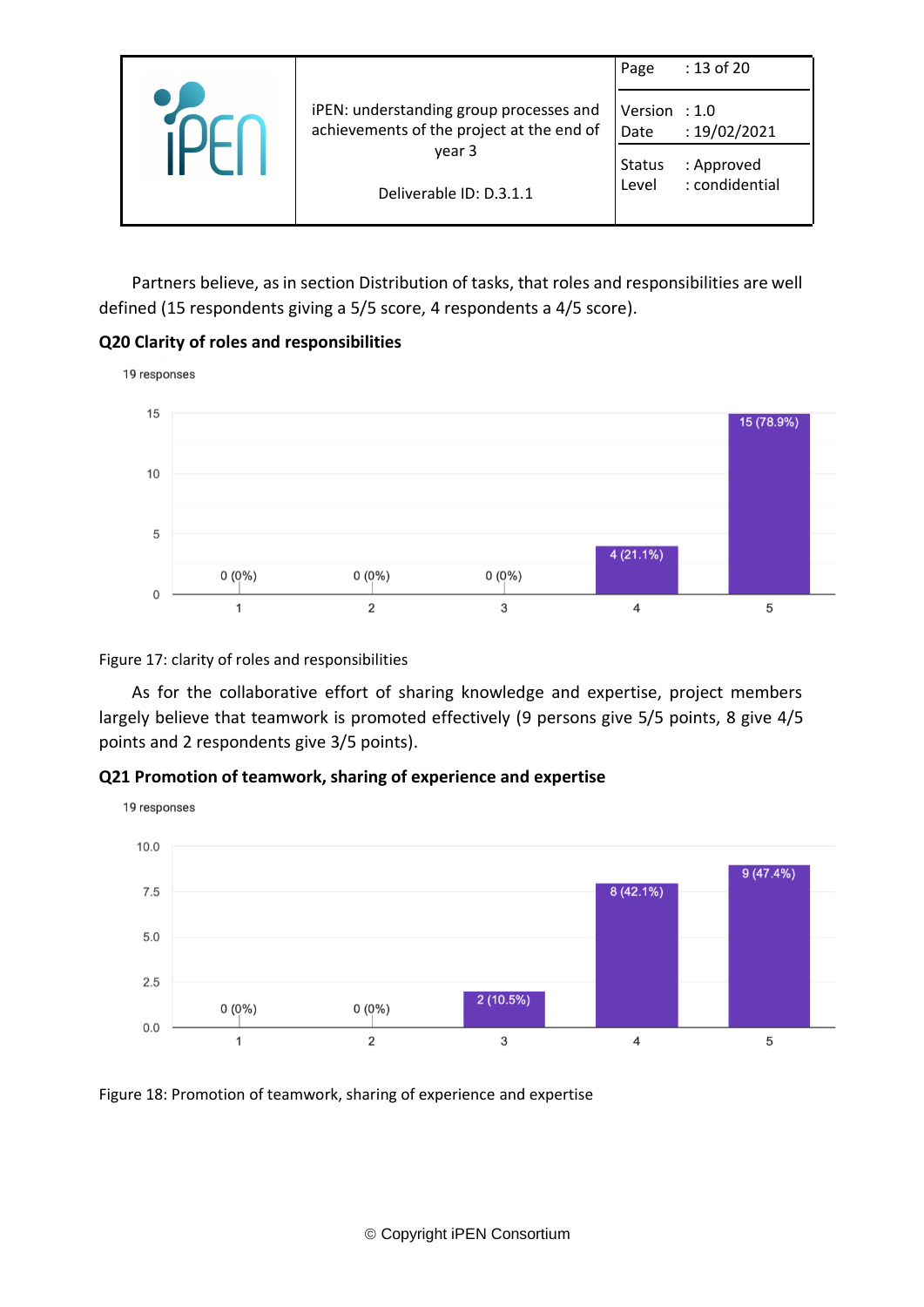|                                                                                      | Page                    | : 14 of 20                   |
|--------------------------------------------------------------------------------------|-------------------------|------------------------------|
| iPEN: understanding group processes and<br>achievements of the project at the end of | Version $: 1.0$<br>Date | : 19/02/2021                 |
| year 3<br>Deliverable ID: D.3.1.1                                                    | Status<br>Level         | : Approved<br>: condidential |
|                                                                                      |                         |                              |

## <span id="page-13-0"></span>**4.5. ADVANTAGES AND DISADVANTAGES OF THE PROJECT COORDINATOR**

Partners were asked to give their appreciation of the strongest and weakest point of the coordinator. All data are available to EACEA upon request and, by precaution, the identity of respondents has been removed for the principle of anonymity.

Regarding the coordinator's strongest points, firstly one can mention his high sense of responsibility ("responsible, and very energetic", " Very responsible and gives self-example to other partners"). Secondly, it is clear that the majority of respondents consider Dr. Petridis as a talented and skillful project manager ("amazing coordinator", "good control of the project's situation). Thirdly, Dr. Petridis is valued for his communicative competence ("Very good communication and clear requests", "He is in touch with all the partners and constantly updates", " Update and shearing information with the parents").

#### **Q22 What is the coordinator's strongest point?**

- *Pleasant to work with, responsible, and very energetic.*
- *Fexible however very consequent organisation of the project*
- *enthusiasm and competence*
- *Very good communication and clear requests*
- *Enthusiasm and energy*
- *Amazing coordinator*
- *Very responsible and gives self-example to other partners.*
- *Update and shearing information with the parents. deadlines for the team to achieve the project goals.*
- *Close personal contacts and acqaintance with all partners; Professional expertise complimenrted with charisma and ability to mobilise collaboration*
- *He is in touch with all the partners and constantly updates*
- *Knows how to reach people and activate them*
- *Good control of the project's situation*
- *Willingness to see change*

Regarding Dr. Petridis' weakest points, it is worth mentioning that several respondents find no weak point at all ("none", 5 occurrences, or "I am not sure", "I do not know"). Among the 9 respondents, almost over 50% of respondents do not see any weak point at all. All replies are provided below, without any interference of the author.

#### **Q23 What is the coordinator's weakest point?**

- *Does not exist*
- *Nothing specific to the task*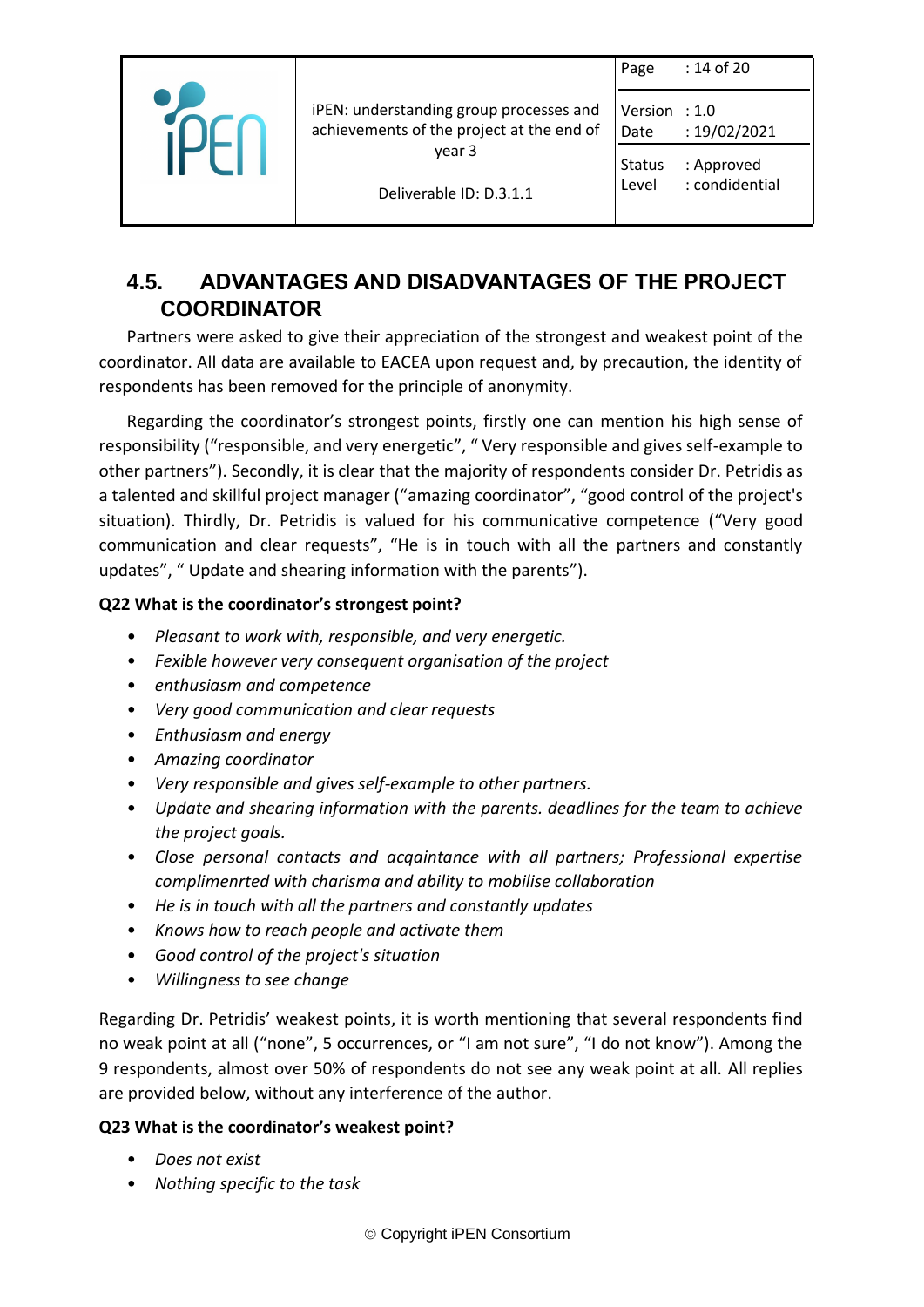|                                                                                                                           | Page                   | : 15 of 20                   |
|---------------------------------------------------------------------------------------------------------------------------|------------------------|------------------------------|
| iPEN: understanding group processes and<br>achievements of the project at the end of<br>year 3<br>Deliverable ID: D.3.1.1 | Version : 1.0<br>Date  | : 19/02/2021                 |
|                                                                                                                           | <b>Status</b><br>Level | : Approved<br>: condidential |

- *n/a*
- *No weak points*
- *OVER LOAD!!!*
- *Too good for partners takes on the commitment of others*
- *none*
- *A demanding plan, with too many activities that go well beyond the agreed set of activiities (in the project proposal)*

Partners were asked for advice on how the project coordination can be improved. Replies are useful in the sense that partners give positive indications on how this can be realized. As in the question above, several persons consider that there should be no change whatsoever ("Better is not necessary", "coordination is not an issue", "we have very good coordination"). This is highly positive considering that all partners are experienced team members with previous experiences in trans-national cooperation projects, and they consider project coordination outstanding. Paretners express a wish for more regular online face-2 facemeetings.

### **Q24: please add an idea on how to make the iPEN project coordination better**

- *Better is not necessary*
- *coordination is not an issue*
- *More face-to-face meetings with students participation*
- *Until the end of the project to have monthly meeting..*
- *Now that the online option has been introduced - it should continue alongside with the face-to-face meetings (when resumed...) to enable members who cannot attend physically to take part and be involved in (relevant) discussions and training. It is not the same reading notes from the minutes...*
- *we have very good coordination*

Due to the current situation, the final question focused on partners' opinions on the way the project manager handled the coronavirus pandemic for the iPEN partnership. All partners catgorised the way the project manager handled the coronavirus pandemic only under very positive or positive categories.

### **Q25 How do you qualify the way the project manager handled the coronavirus pandemic for the iPEN partnership?**

- *Very good, he did his best in the current situation.*
- *The project manger works in these conditions optimal*
- *Quite good*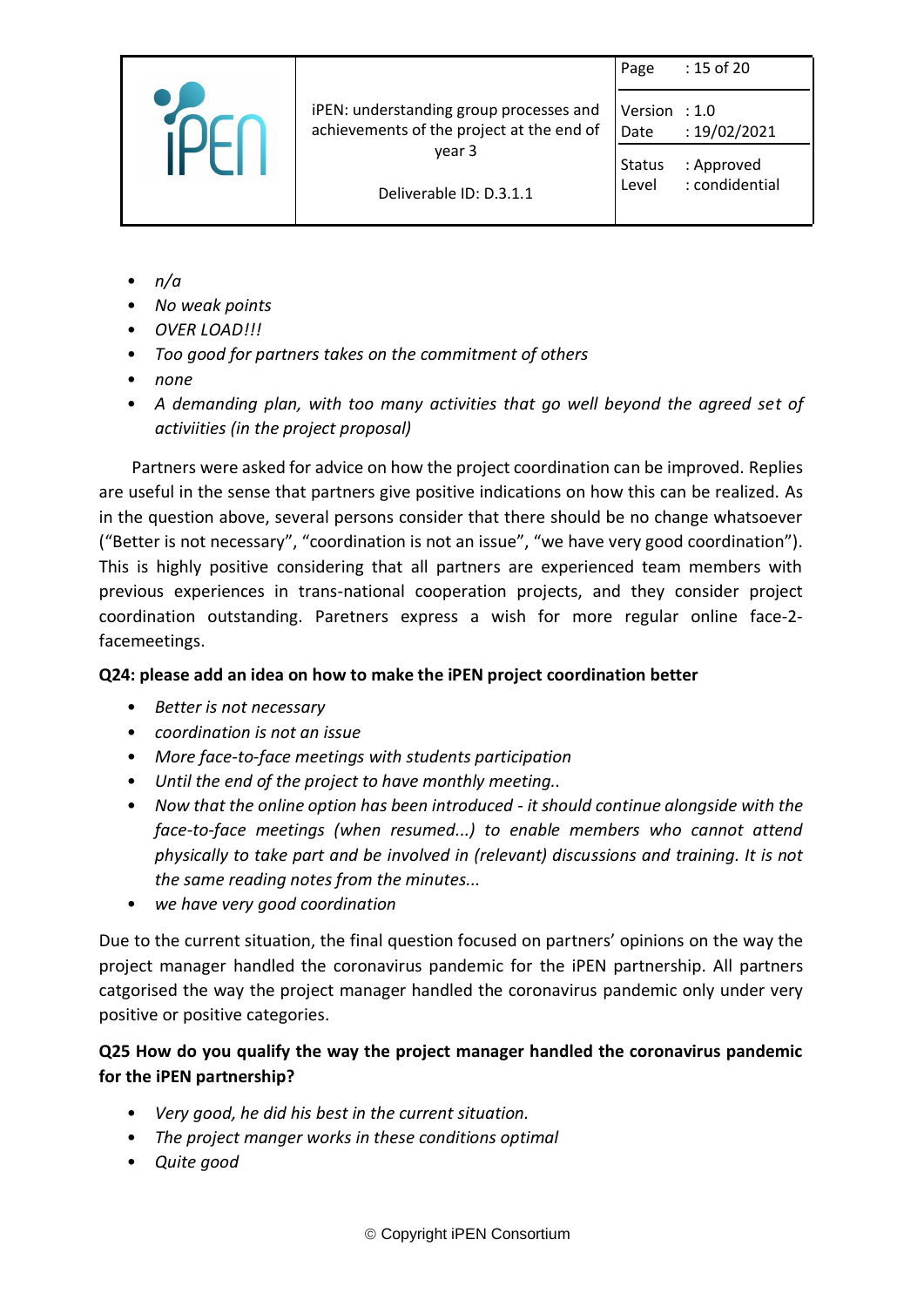|                                                                                                                           | Page                    | : 16 of 20                   |
|---------------------------------------------------------------------------------------------------------------------------|-------------------------|------------------------------|
| iPEN: understanding group processes and<br>achievements of the project at the end of<br>year 3<br>Deliverable ID: D.3.1.1 | Version : $1.0$<br>Date | : 19/02/2021                 |
|                                                                                                                           | Status<br>Level         | : Approved<br>: condidential |
|                                                                                                                           |                         |                              |

- *Very well.*
- *Perfect*
- *They use the pandemic as a lever for dissemination*
- *Perfect :-)*
- *To the best of my knowledge - with quick adaptation to the challenges created by the pandemic*
- *very good*
- *Keeps us alive and connected*
- *excellent*
- *Excellent way. Several online events organised to tackle the pandemic.*

# <span id="page-15-0"></span>**5. SYNTHESIS**

The overall picture of team performance is extremely positive. Having to deal with 14 partners in a short term project, from several EU and non-EU countries, and from different disciplines, it is reasonable to claim that that the team performs extremely well, on task and on time. The project coordinator carries out an outstanding task through the very positive assessment from team members. There is room for improvement, and the recommendations that follow go into this direction.

Recommendations for further action at teamwork and coordination level.

- More involvement from partners and less from the project coordinator.
- Regular online meetings for updates.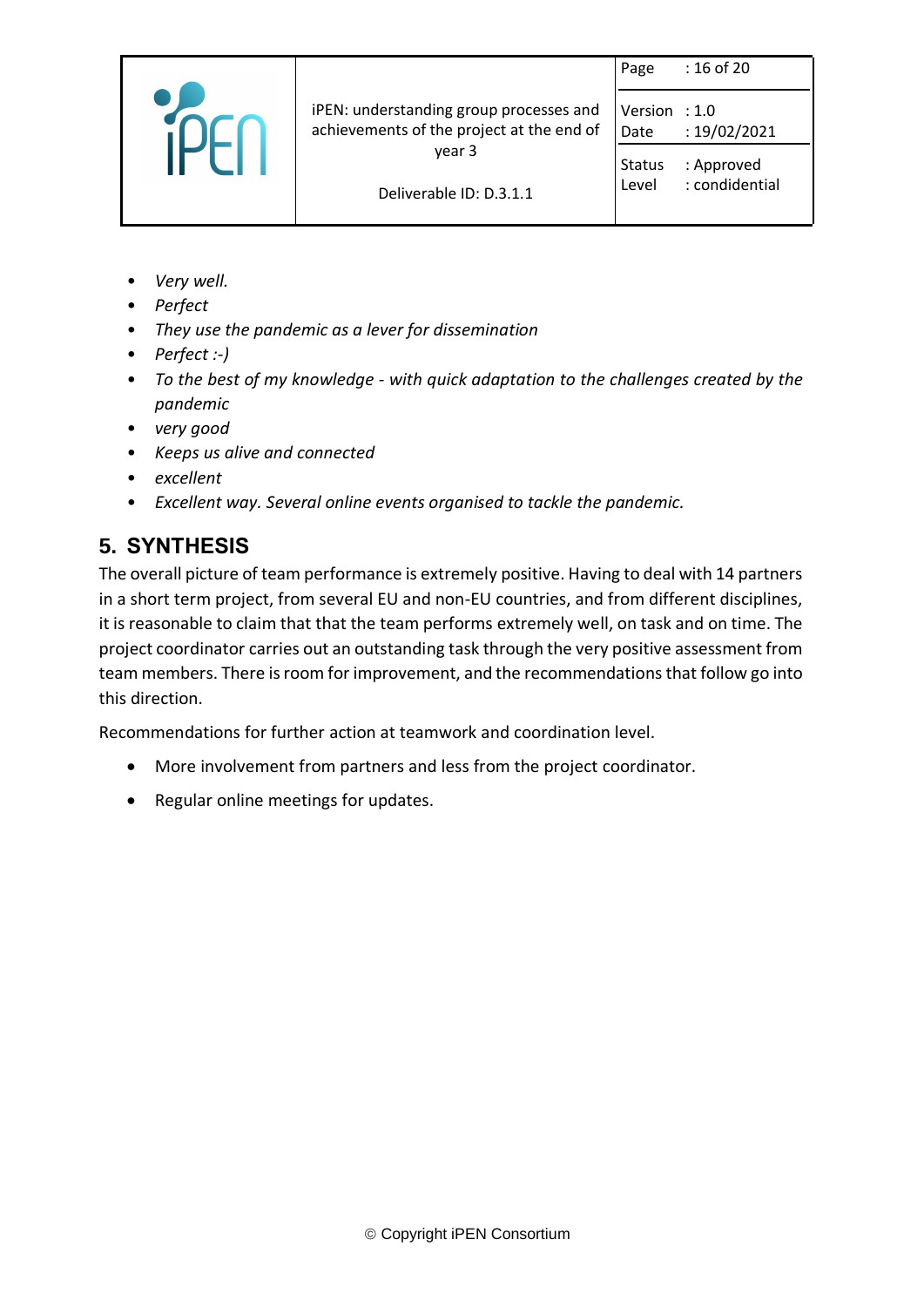|                                                                                      | Page                    | : 17 of 20                   |
|--------------------------------------------------------------------------------------|-------------------------|------------------------------|
| iPEN: understanding group processes and<br>achievements of the project at the end of | Version $: 1.0$<br>Date | : 19/02/2021                 |
| year 3<br>Deliverable ID: D.3.1.1                                                    | Status<br>Level         | : Approved<br>: condidential |
|                                                                                      |                         |                              |

# <span id="page-16-0"></span>**6. ANNEX<sup>1</sup>**

#### **iPEN: understanding group processes and achievements of the project at the end of year 3**

Dear iPEN project partners,

this is a short evaluation form with regards to project coordination and leadership of the iPEN Erasmus+ project. It is conducted at the end of year 3 (December 2020).

It has been prepared by the WP3 (Quality Assurance) leader, Katerina Zourou, with the aim of collecting data and improving any ill-defined areas. Your feedback is therefore invaluable. All data provided will remain anonymous.

The form contains several sections, each addressing a dimension related to project coordination and leadership, namely: the distribution of tasks between partners • the work plan and timetable • partners' knowledge of the main goals and results being aimed at • the distribution of responsibilities among partners • the decision-making procedures • the methods of communication between partners and frequency of communication.

We ask you to kindly fill in all fields.

\*Required



**Innovative Photonics Education in** Nanotechnology



Co-funded by the Erasmus+ Programme of the European Union

#### Your data

1. Your name (Your name will be not communicated)

2. Your institution \* (Your institution will not be communicated)

*Mark only one oval.* Technological Educational Institute of Crete

Politechnico di Milano

University of Twente

Friendrich – Alexander Universiteit Erlangen

IESL - FORTH

Web2Learn

Bar Ilan University

Weizmann Institute of Science

<sup>1</sup> *(online form available at [https://forms.gle/mD5DYtYjnnrNKTgy5\)](https://forms.gle/mD5DYtYjnnrNKTgy5)*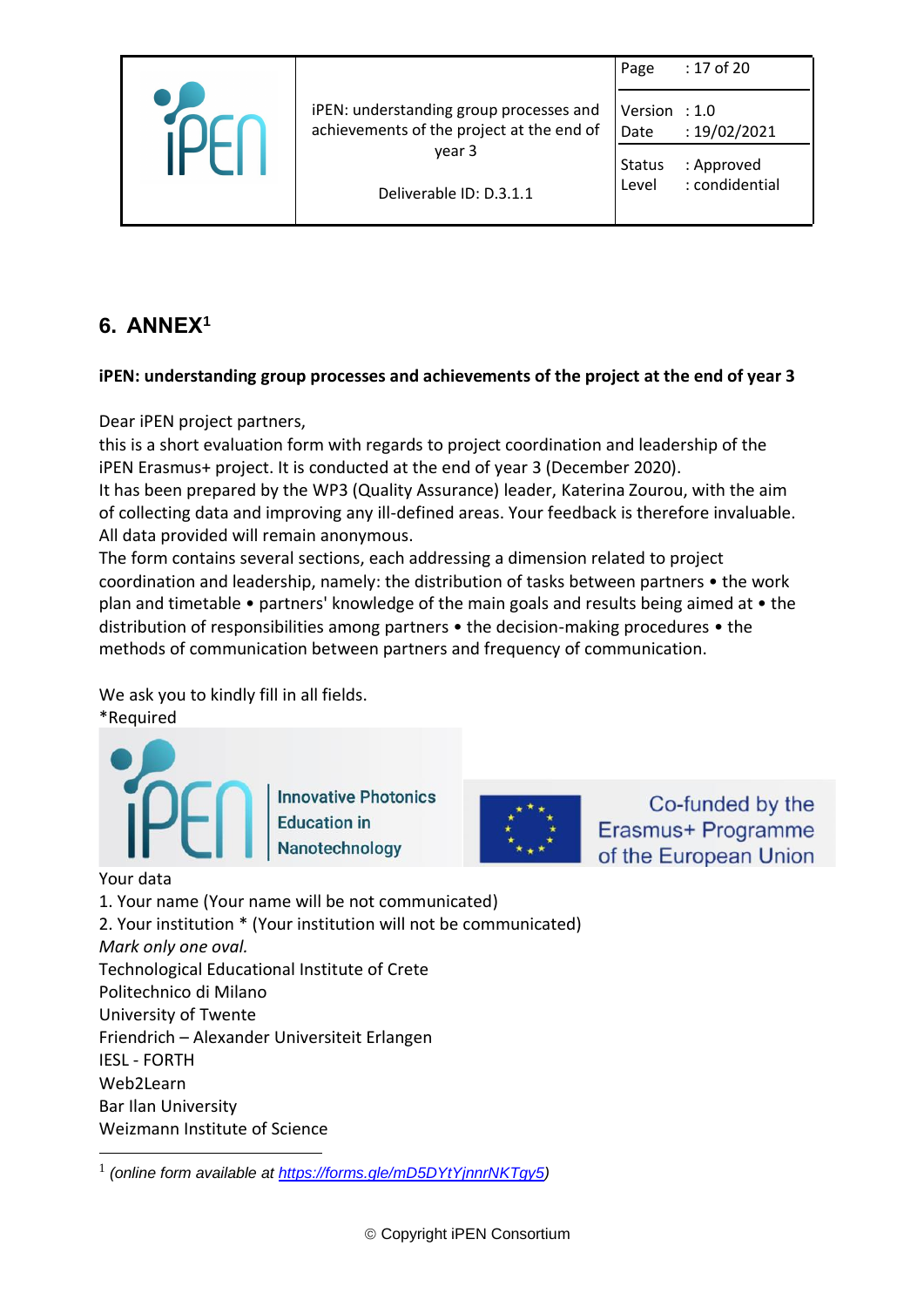|                                                                                      | Page                    | : 18 of 20     |
|--------------------------------------------------------------------------------------|-------------------------|----------------|
| iPEN: understanding group processes and<br>achievements of the project at the end of | Version $: 1.0$<br>Date | : 19/02/2021   |
| year 3                                                                               | <b>Status</b>           | : Approved     |
| Deliverable ID: D.3.1.1                                                              | Level                   | : condidential |

Sami Shamoon College of Engineering Holon Institute of Technology Machba Ben Gurion University of the Negev Technion Israel Institute of Technology Decision-making procedures and project management 3. From your investment in the project so far (until December 2020) do you feel you are able to contribute to the project outcomes to some extent? *Mark only one oval.* Yes I don't think so No 4. Is all relevant information available in due time? *Mark only one oval.* Yes Partially No 5. Can you rate the overall quality of project coordination until now? *Mark only one oval.* 1 Not suitable 2 3 4 5 Very suitable 6. If you wish to make any comments regarding the project coordination please use the box below Distribution of tasks 7. Is the work plan and timetable clear for all partners? *Mark only one oval.* Yes Sometimes No 8. Are you, as partner, aware of the common project goals and the specific goals for your institution? *Mark only one oval.* Yes Not always No 9. Are you, as partner, aware of your responsibilities? *Mark only one oval.*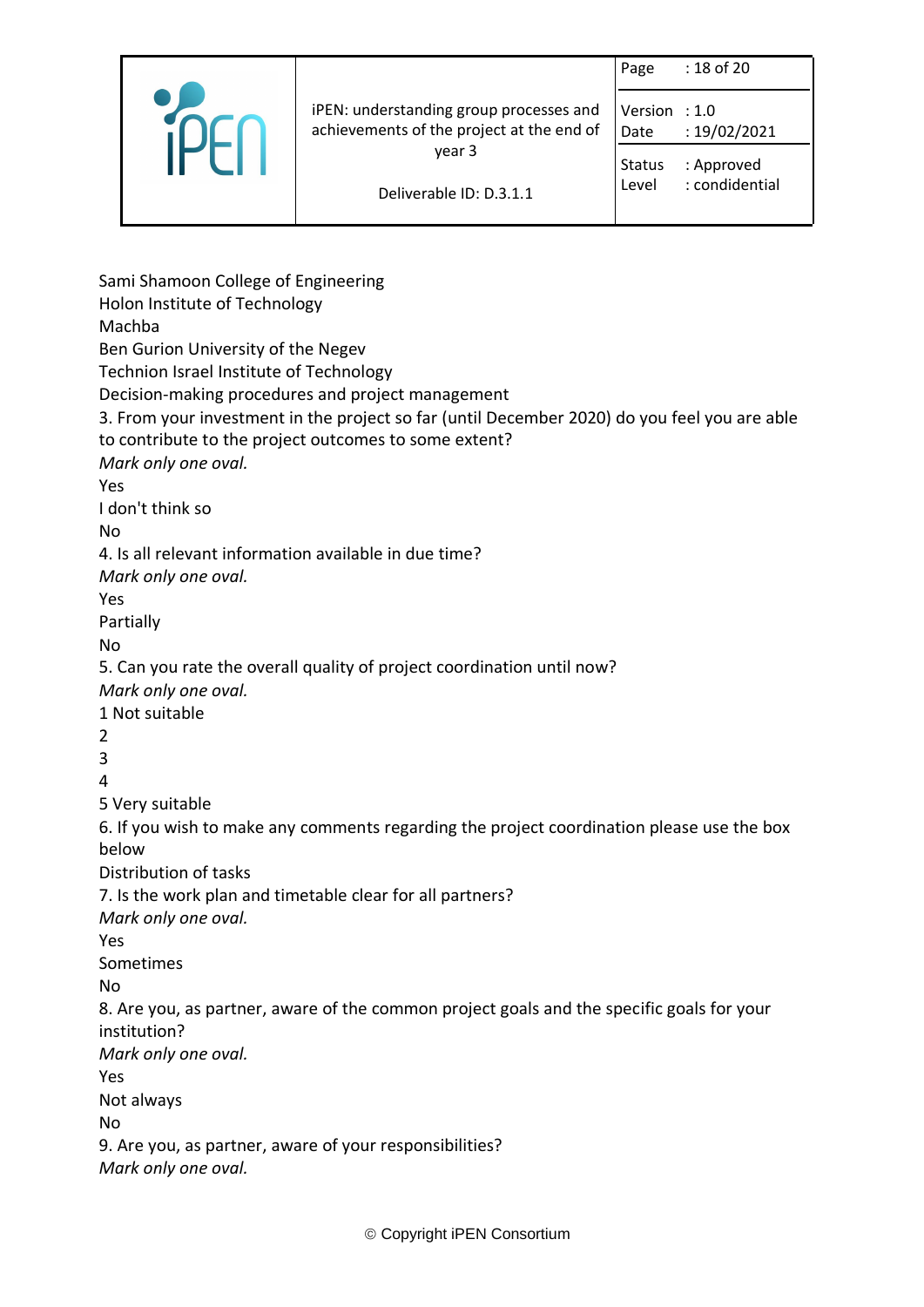|  |                                                                                      | Page            | : 19 of 20                   |
|--|--------------------------------------------------------------------------------------|-----------------|------------------------------|
|  | iPEN: understanding group processes and<br>achievements of the project at the end of | Version<br>Date | $\div$ 1.0<br>: 19/02/2021   |
|  | year 3                                                                               | Status<br>Level | : Approved<br>: condidential |
|  | Deliverable ID: D.3.1.1                                                              |                 |                              |

Yes I don't think so No 10. Is there a clear and realistic description of the tasks of the project co-ordinator and each partner? *Mark only one oval.* Yes I don't think so No 11. If you wish to make any comment regarding to the "Distribution of tasks" issues, please use the box below Timetable and communication 12. There is a clear timetable with activities for each partner *Mark only one oval.* Yes Not always No 13. A time schedule for communication between partners and for exchange of material is available. \* *Mark only one oval.* Yes Not always No 14. The co-ordinator respects the deadlines *Mark only one oval.* Yes Not always No 15. The frequency of internal communication is... *Mark only one oval.* Low Suitable Too frequent 16. The means (email, platform, other types of communication) are *Mark only one oval.* Not appropriate appropriate Would like to see other ones such as (fill in the "Other" box) 17. Other (means of communication) you would like to see? Planning and coordination